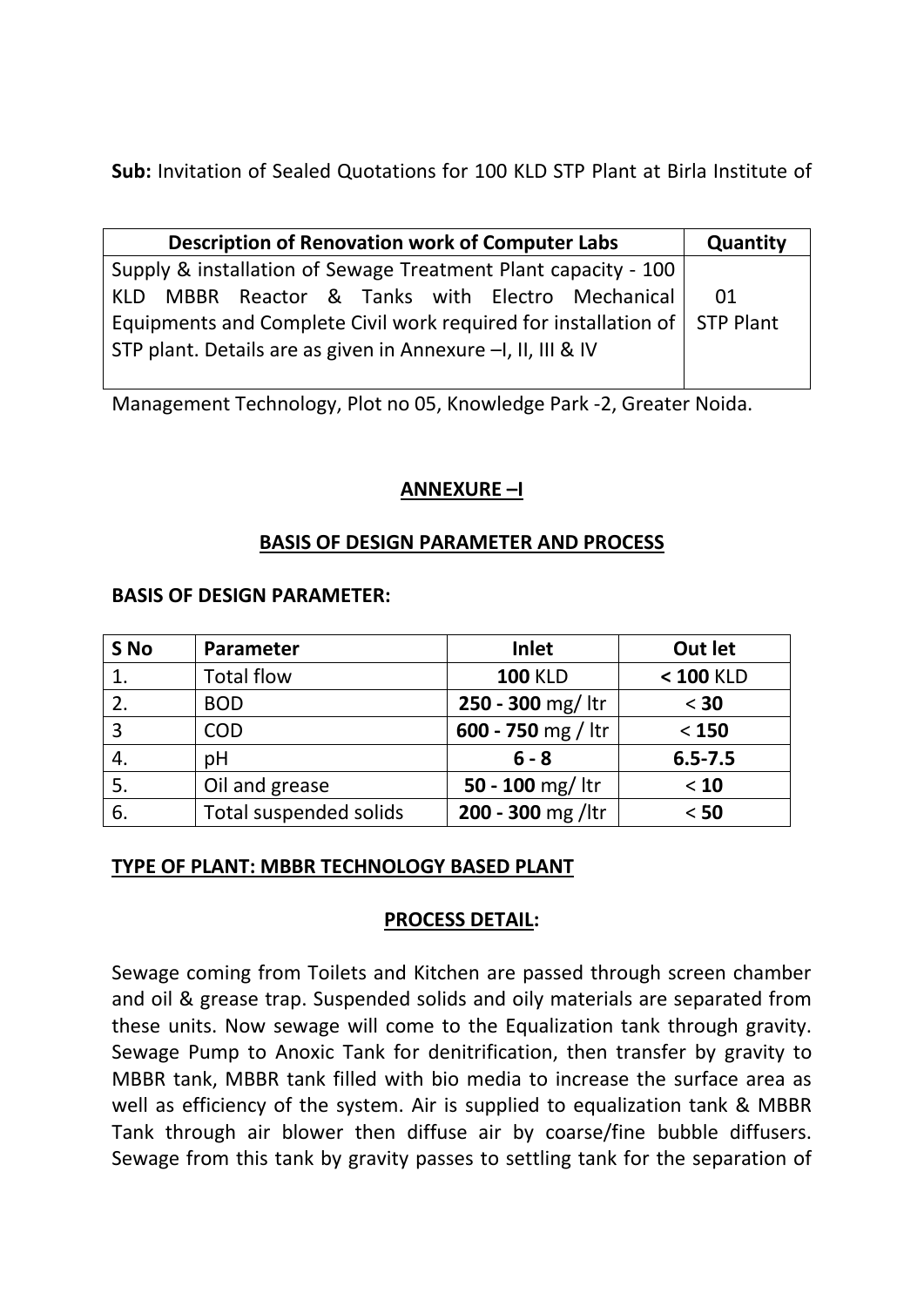MLSS from treated sewage. Separation is done due to gravity and stored in hopper. Sludge Transfer through pump to Sludge Holding Tank, for sludge thickening. Sludge pump to filter press for dewatering. Sludge cake may be used as manure after complete dry. Treated Sewage from tube settler collected in chlorine contact tank by gravity. Chlorine contact tank is fitted with filter feed pump to feed Multi Grade Filter for removal of suspended solids and Activated Carbon Filter removal of color and odor. Treated sewage will meet the norms of pollution control board. It can be used for horticulture or plantation / in Cooling Towers / Flushing.

#### **ANNEXURE-II**

| S No | <b>Unit</b>       | <b>MOC</b> | <b>Size</b>                   | Qty    |
|------|-------------------|------------|-------------------------------|--------|
| 1.   | <b>Bar Screen</b> | <b>RCC</b> | $1.0 \times 0.8 \times 0.75$  | 01 No. |
|      |                   |            | $M + FB$                      |        |
| 2.   | Oil & Grease      | <b>RCC</b> | $0.8$ X 2.0 x 1.5 M           | 01 No. |
|      | Trap              |            | $+$ FB                        |        |
| 3.   | Equalization      | <b>RCC</b> | $5.0 \times 3.0 \times 3.0$ M | 01 No. |
|      | <b>Tank</b>       |            | <b>FB</b>                     |        |
| 4.   | Equipment         | <b>RCC</b> | $12.00 \times 5.0 \times$     | 01 No. |
|      | Platform          |            | 0.25 <sub>M</sub>             |        |
|      |                   |            |                               |        |
| 5.   | Panel Room        | RCC/BW     | $4.0 \times 3.0 \times 3.0$ M | 01 No. |

#### **CIVIL WORK**

## **ANNEXURE-III SCOPE OF SUPPLY**

## **1) BAR SCREEN**

| M.O.C of screen      | SS-304               |
|----------------------|----------------------|
| Quantity             | .02No.               |
| <b>Coarse Screen</b> | $\therefore$ 8-10 mm |
| Fine Screen          | $\frac{1}{2}$ 5-6 mm |
| <b>Size</b>          | 450 x 750 mm         |

#### **2) SEWAGE TRANFER PUMP**

Application  $\qquad \qquad : \qquad$  To transfer sewage from equalization tank to MBBR tank.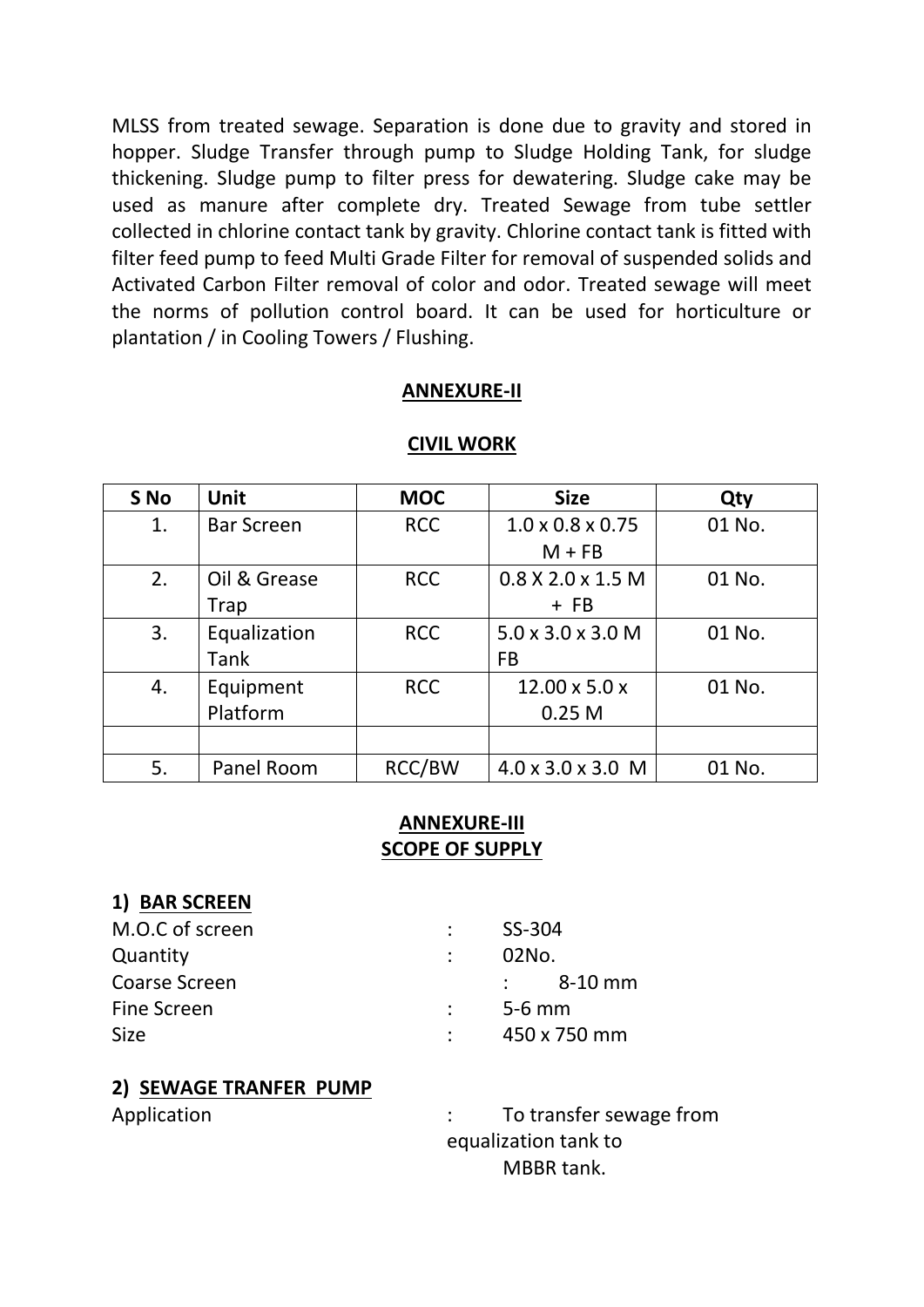| <b>Type</b><br>Quantity<br>Capacity<br>Make |   | Non-clog submersible<br>02 Nos. $(1W + 1$ Stand By)<br>5.0 $m^3$ / hr at 10 M head<br>Wilo/KSB |
|---------------------------------------------|---|------------------------------------------------------------------------------------------------|
| 3) ANOXIC TANK WITH MIXER                   |   |                                                                                                |
| Application<br>Water                        | ÷ | To Denitrification of Sewage                                                                   |
| M.O.C of Reactor                            |   | <b>MSEP</b>                                                                                    |
| Quantity                                    |   | 01 No.                                                                                         |
| <b>Size Each Tank</b>                       |   | 2500 x 1500 x 3000 mm + FB                                                                     |
| Mixer Drive with accessories                |   |                                                                                                |
| 4) MOVING BED BIO-REACTOR TANK              |   |                                                                                                |
| Application                                 |   | Reaction of Sewage in presence of                                                              |
| Oxygen                                      |   |                                                                                                |
| M.O.C of Reactor                            |   | <b>MSEP</b>                                                                                    |
| Quantity                                    |   | 02 Nos                                                                                         |
| <b>Size Each Tank</b>                       |   | $1.75 \times 2.5 \times 3.0 M + FB$                                                            |
| 5) MBBR MEDIA                               |   |                                                                                                |
| Application                                 |   | Enhancement of surface area.                                                                   |
| M.O.C of media                              |   | <b>PVC UV treated</b>                                                                          |
| Surface area of media                       |   | 400 m <sup>3</sup> / m <sup>2</sup>                                                            |
|                                             |   | $6.0 \text{ m}^3$ .                                                                            |
| Quantity                                    |   |                                                                                                |
| 6) LAMELLA CLARIFIER                        |   |                                                                                                |
| Application<br>sewage                       |   | Separation of sludge from treated                                                              |
| M.O.C of Clarifier                          |   | MSEP.                                                                                          |
| Quantity                                    |   | 01 No.                                                                                         |
| Surface area                                |   | 4.0 $m2$                                                                                       |
| <b>Size</b>                                 |   | $1.6 \times 2.5 \times 3.0$ M                                                                  |
|                                             |   |                                                                                                |
| 7) LAMELLA MEDIA                            |   |                                                                                                |
| Application                                 |   | For Quick Settling of Sludge                                                                   |
| M.O.C of media                              |   | <b>PVC</b>                                                                                     |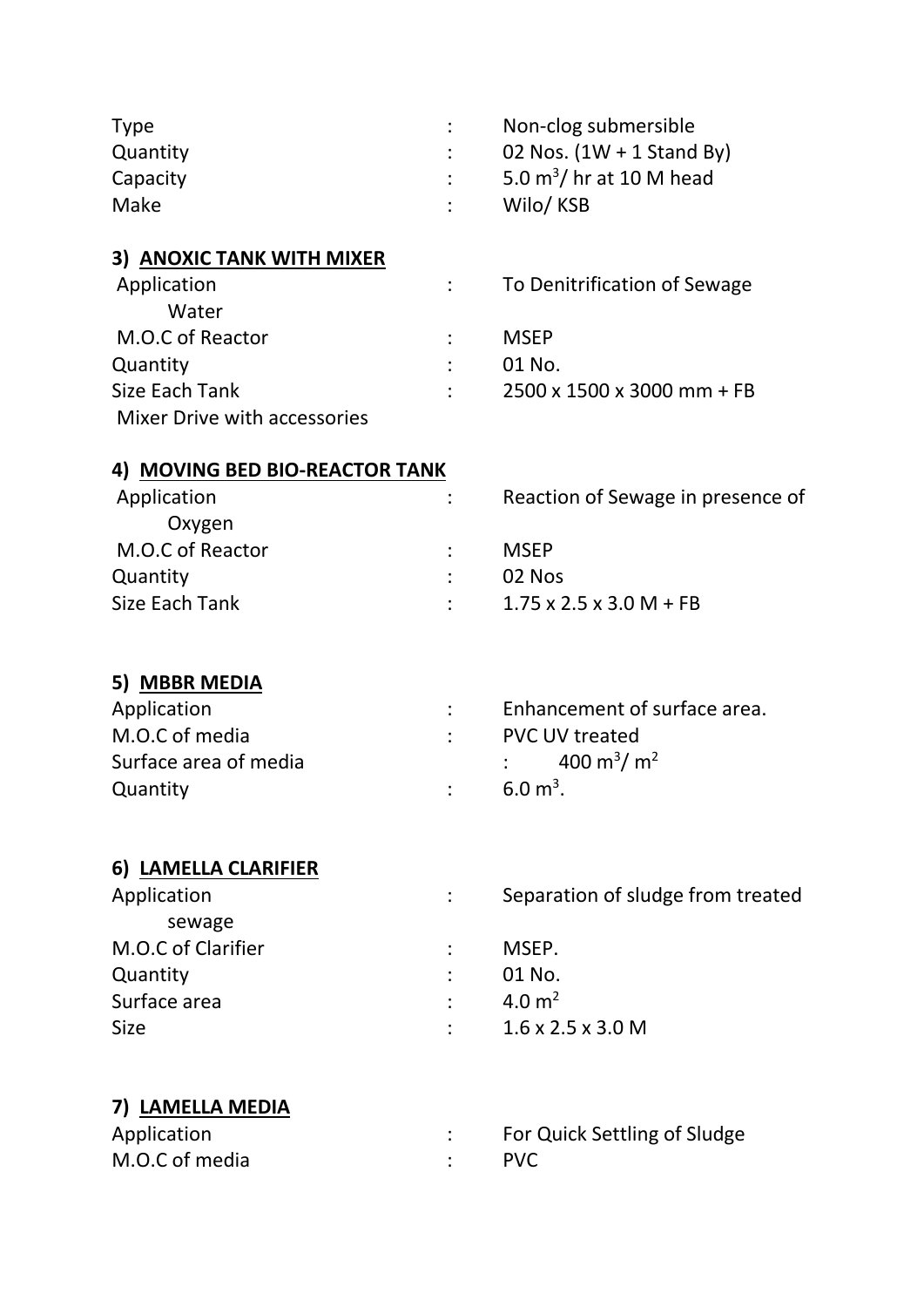| <b>Size</b> | 110 x 1000 mm     |
|-------------|-------------------|
| Quantity    | $3.5 \text{ m}^3$ |

# **8) CLEAR WATER TANK**

| Application | To store of clarified water            |
|-------------|----------------------------------------|
| MOC of tank | <b>MSEP</b>                            |
| Quantity    | – 01 No.                               |
| <b>Size</b> | $1.25 \times 2.5 \times 3.0 \text{ M}$ |

# **9) SLUDGE HOLDING TANK**

| Application | : To Store and thickening of sludge    |
|-------------|----------------------------------------|
| MOC of SHT  | <b>MSFP</b>                            |
| Quantity    | - 01 No.                               |
| <b>Size</b> | $1.75 \times 2.5 \times 3.0 \text{ M}$ |

# **10) TREATED WATER TANK ( OVER GROUND TANK)**

| Application | To storage of final treated water |
|-------------|-----------------------------------|
| MOC of tank | <b>MSFP</b>                       |
| Quantity    | - 01 No.                          |
| <b>Size</b> | $3.0 \times 2.5 \times 3.0$ M     |

# **11) SLUDGE RECIRCULATION PUMP**

| Application     | For Recycling of Bio-Sludge |
|-----------------|-----------------------------|
| <b>TYPE</b>     | Non-clog centrifugal        |
| Make            | Wilo / Kirloskar            |
| Model           | <b>SPOM</b>                 |
| <b>MOC</b>      | C.I.                        |
| <b>CAPACITY</b> | 3.0 $m^3$ /hr @10M          |
| Quantity        | 02 No. (01W+01S).           |
|                 |                             |

| 12) CHLORINE DOSING SYSTEM |                                      |
|----------------------------|--------------------------------------|
| Application                | To dose chlorine in filter feed tank |
| M.O.C                      | $\cdot$ pp                           |
| Capacity                   | $\therefore$ 0-6 LPH                 |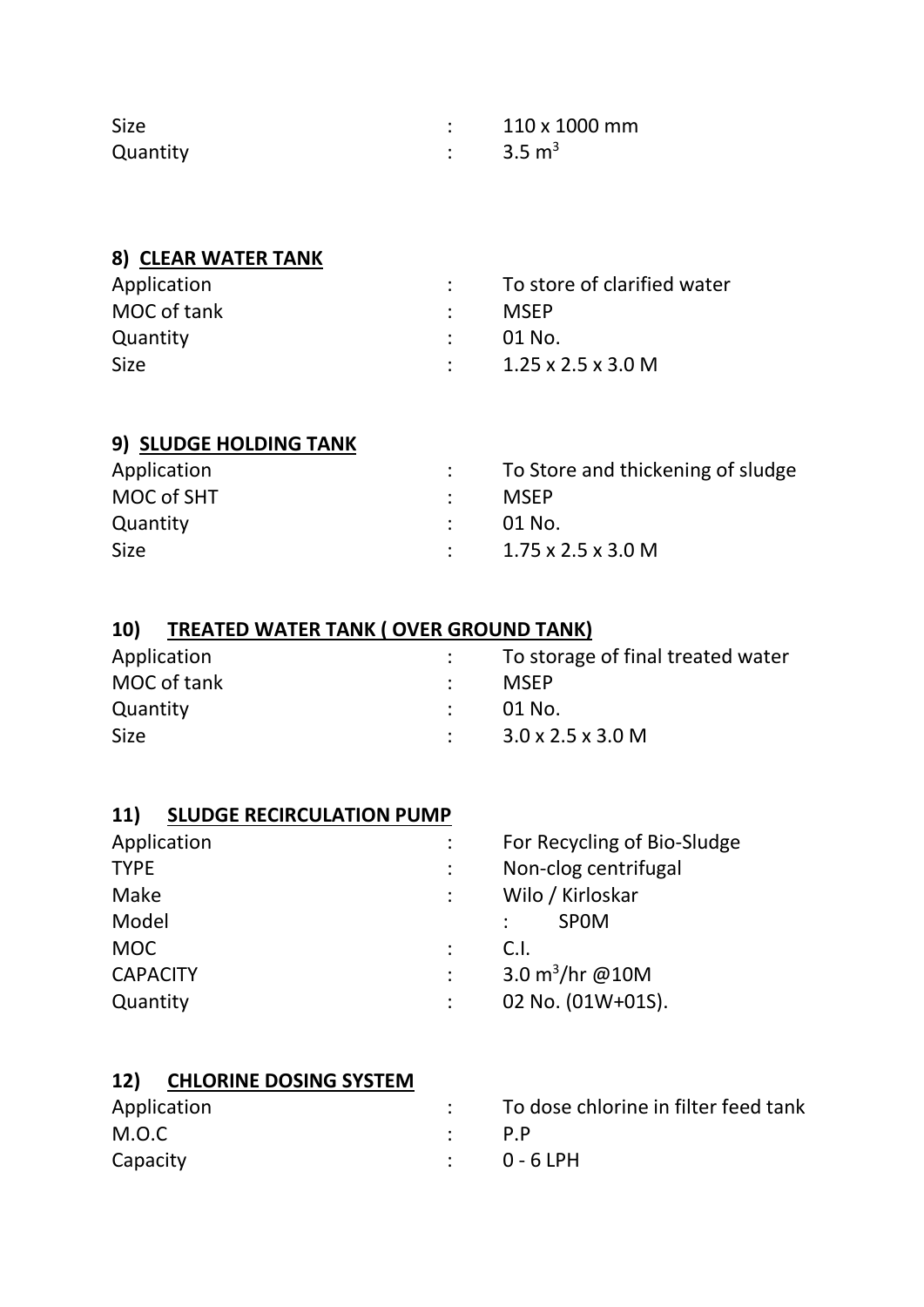| Quantity | - 01 Nos.       |
|----------|-----------------|
| Make     | Milton Roy/ Eq. |
| Tank     | 01 Nos.         |
| Volume   | 100 Liters      |

# **13) POLY DOSING SYSTEM**

| Application          |   | To dose poly in Clarified Sewage |
|----------------------|---|----------------------------------|
| Quantity             |   | 01 Nos.                          |
| <b>Tank Capacity</b> |   | 100 Liters                       |
| M.O.C                |   | <b>HDPE</b>                      |
| Pump capacity        |   | $0 - 6$ LPH                      |
| M.O.C                | ÷ | P.P.                             |
| Make                 |   | Milton Roy/ Eq.                  |

# **14) FILTER FEED PUMP**

| Application | To feed water in MGF & ACF |
|-------------|----------------------------|
| <b>Type</b> | Horizontal, centrifugal    |
| Quantity    | $2$ Nos. (1No. + 1 SB)     |
| Capacity    | 6.0 m3/ hr at 28 M head    |
| Make        | Wilo / Kirloskar.          |
| M.O.C       | C.I.                       |

# **15) MULTIGRADE FILTER**

|           | To removal of suspended Solids |
|-----------|--------------------------------|
|           |                                |
|           | Sewage.                        |
|           | 800 x 1500 mm                  |
|           | 01 Set                         |
|           | <b>MSEP</b>                    |
|           | 1000 mm                        |
|           | 5.0 mm                         |
|           | $6.0$ mm                       |
| $\bullet$ | 6.0 $m^{3}/hr$ .               |
|           |                                |

## **16) ACTIVATED CARBON FILTER**

| Application            |  |
|------------------------|--|
| <b>Filtered Sewage</b> |  |

: To remove Color & Odor for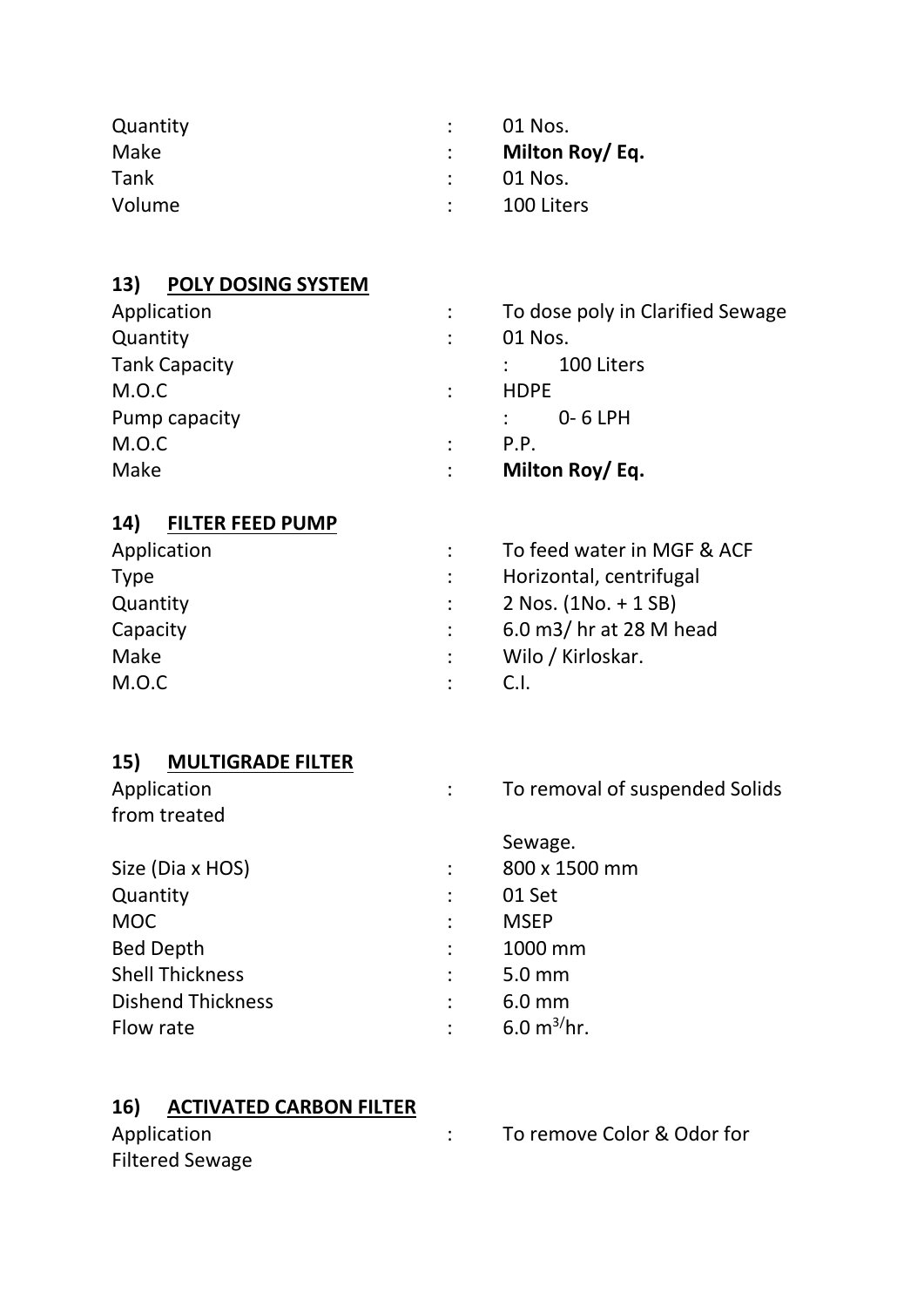| Size (Dia x HOS)         | 800 x 1500mm                   |
|--------------------------|--------------------------------|
| Quantity                 | 01 Set                         |
| <b>MOC</b>               | <b>MSEP</b>                    |
| <b>Bed Depth</b>         | 1000 mm                        |
| <b>Shell Thickness</b>   | 5.0 mm                         |
| <b>Dishend Thickness</b> | $6.0$ mm                       |
| Flow rate                | $6.0 \text{ m}^{3}/\text{hr}.$ |

# **17) AIR BLOWERS**

| Supply oxygen to the system                              |
|----------------------------------------------------------|
| Twin lube                                                |
| 2 Nos. (1W+1 SB)                                         |
| 100 - 150 m <sup>3</sup> / hr at 0.5 kg/ cm <sup>2</sup> |
|                                                          |
| 7.5 H.P 415 volts, 50 Hz                                 |
| Ingersoll/Everest/Eq.                                    |
|                                                          |

# **18) AIR PIPE LINE AND AIR DIFFUSERS**

| Application                              |   | To supply Air MBBR, sludge      |  |  |
|------------------------------------------|---|---------------------------------|--|--|
| Holding tank &                           |   |                                 |  |  |
|                                          |   | <b>Equalization Tank</b>        |  |  |
| Air Pipe Line quantity                   |   | 01 Lot                          |  |  |
| MOC (External)                           |   | MS/cPVC                         |  |  |
| Make                                     |   | Jindal/Astral.                  |  |  |
| MOC (submerged Pipe Line)                |   | uPVC                            |  |  |
| Make                                     | ÷ | Astral/Eq.                      |  |  |
| Diffusers Type                           |   | Coarse Bubble/Fine Bubble       |  |  |
| Quantity                                 |   | 10 Nos + 20 Nos                 |  |  |
| MOC of membrane                          |   | Silicon.                        |  |  |
| <b>Size</b>                              |   | 63 x 650 mm                     |  |  |
| <b>INTER CONNECTING PIPE LINE</b><br>19) |   |                                 |  |  |
| Application                              |   | Supply sewage to System by pump |  |  |
| & gravity                                |   |                                 |  |  |
| Pipe Line quantity                       |   | 01 Lot                          |  |  |
| <b>MOC</b>                               |   | uPVC/cPVC                       |  |  |
| Make                                     |   | Astral/Eq.                      |  |  |

Size  $\qquad \qquad : \qquad$  25 to 80 mm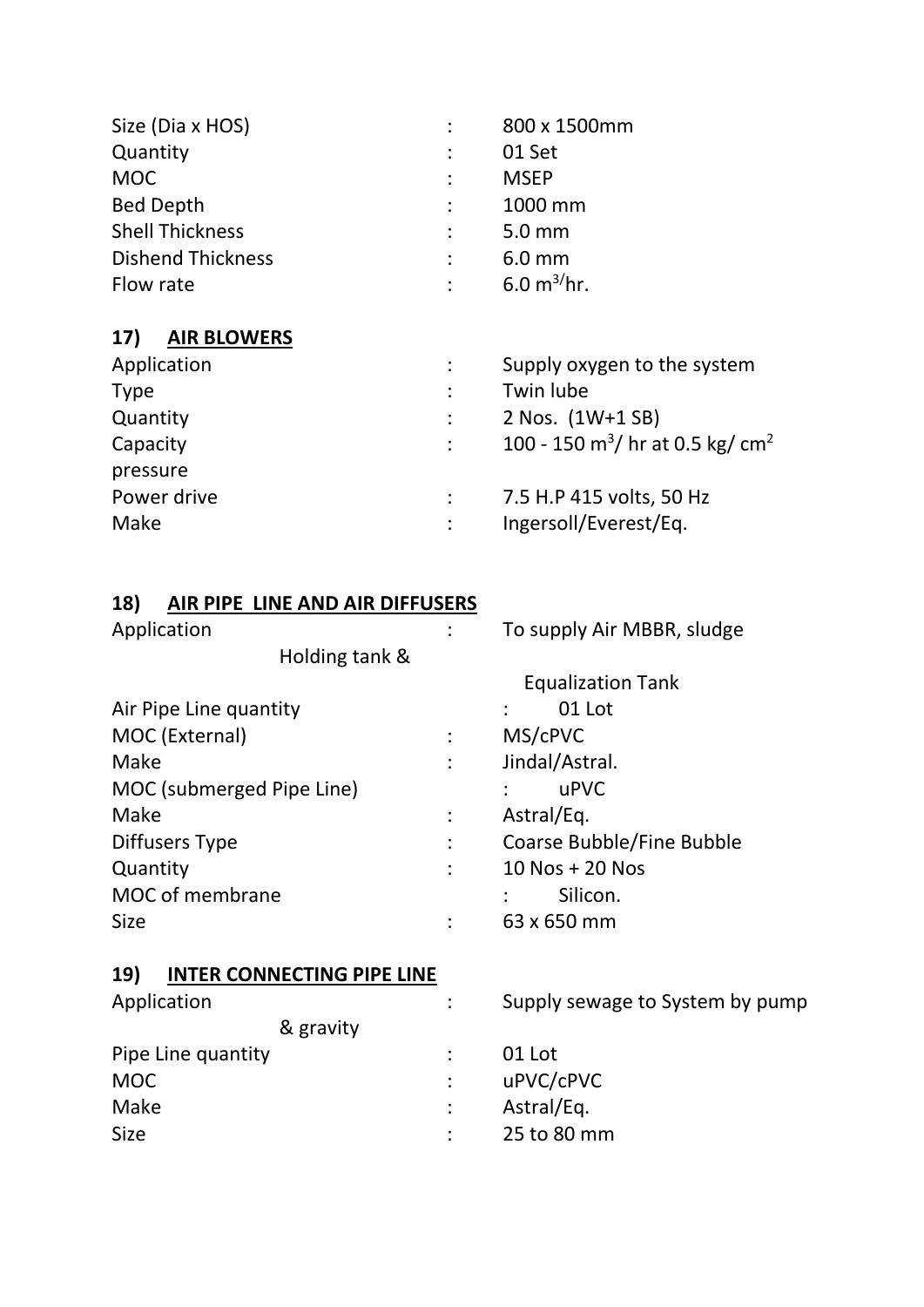## **20) CENTRIFUGE FEED PUMP**

| Application<br>centrifuge. | To feed sludge from sludge holding tank into |
|----------------------------|----------------------------------------------|
| <b>Type</b>                | Non-clog mono block                          |
| Quantity                   | 02 Nos. $(1W + 1$ Stand By)                  |
| Capacity                   | 3.0 $m^3$ / hr at 10 M head                  |
| Make                       | Wilo/KSB                                     |

## **21) CENTRIFUGE**

| Application                      |  | Dewatering of Sludge |                       |
|----------------------------------|--|----------------------|-----------------------|
| Qty                              |  | 01 Set               |                       |
| Type                             |  |                      | Top Discharge Basket. |
| Dia                              |  |                      | 600 mm                |
| Height                           |  | 325mm                |                       |
| MOC of perforated Basket: SS-304 |  |                      |                       |

Centrifuge Perforated basket Statically & Dynamically balanced, 3 points pendulum suspended, outer body MS Epoxy Painted, 3.0 H.P./ 3-phase /1440 rpm/415 Volt/ 50Hz, foot mounted electric motor, make- Crompton/ Eq. , Basket rpm 1100,

Rated charge in basket 40-50 liter.

Mechanical Break Arrangement, centrifuge force depends on material density 2 Number limit switches for lid and break

3 Number foundations bolts 1 Number pp Filter cloth with SS fittings Centrifuge mounted on triangular base frame.

#### **22) ELECTRIC CONTROL PANEL & CABLING**

| Application         | To run all power drives              |
|---------------------|--------------------------------------|
| <b>Size</b>         | Suitable                             |
| <b>Type</b>         | Auto/Manual.                         |
| <b>Make Devices</b> | $\mathsf{L} \mathsf{R}$ $\mathsf{T}$ |
| MOC of Cable        | Copper.                              |
| MOC of enclosure    | <b>CRCS Powder coated</b>            |

# **23) INSTRUMENTATION**

## **I) LEVEL CONTROLLER**

| Application | Provided for dry run protection of |
|-------------|------------------------------------|
| pumps       |                                    |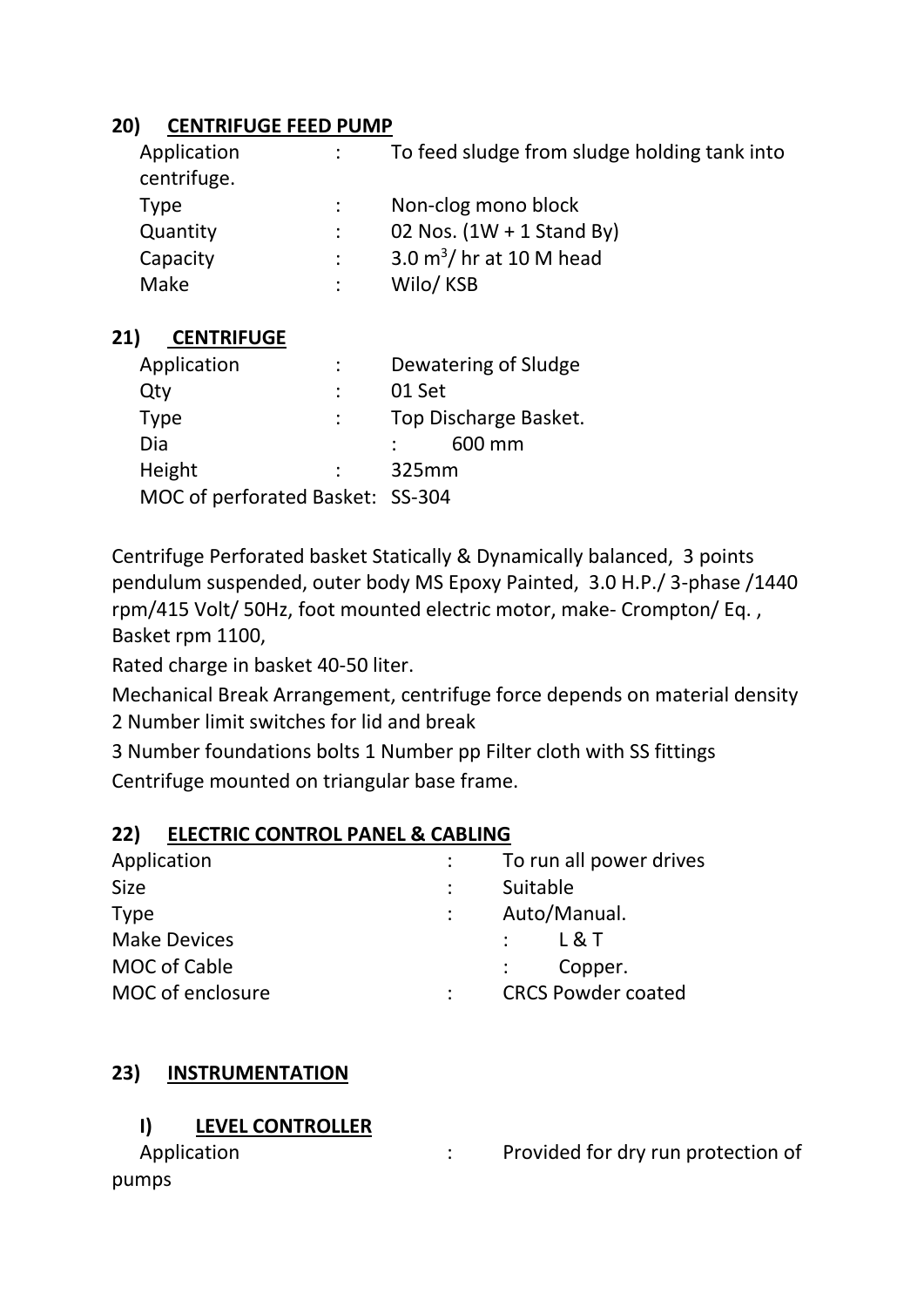| Two point ON/ OFF<br><b>PVC</b> |
|---------------------------------|
| 01 Lot                          |
|                                 |
| 0 -7 kg or 0-5 kg               |
| As per requirement              |
|                                 |
| 01 No                           |
|                                 |
| Electronic                      |
|                                 |
| 02 Nos                          |
| Electromagnetic                 |
| 40 mm                           |
|                                 |
| 01 No                           |
| online                          |
| $0 - 14$                        |
| Digital/Eq.                     |
|                                 |

### **ANNEXURE-IV SCHEDULE OF EXCLUSION**

Our supplies will be restricted to the included in the technical data. The list of exclusions from our supply is given below:

- 1. Lighting at Site
- 2. Water for Plant Erection and Commissioning
- 3. Electricity for Erection and Commissioning will be providing on Free of Cost
- 4. Piping up to inlet of the Screen Chamber and the outlet from MGF.
- 5. Final discharge of Treated Sewage